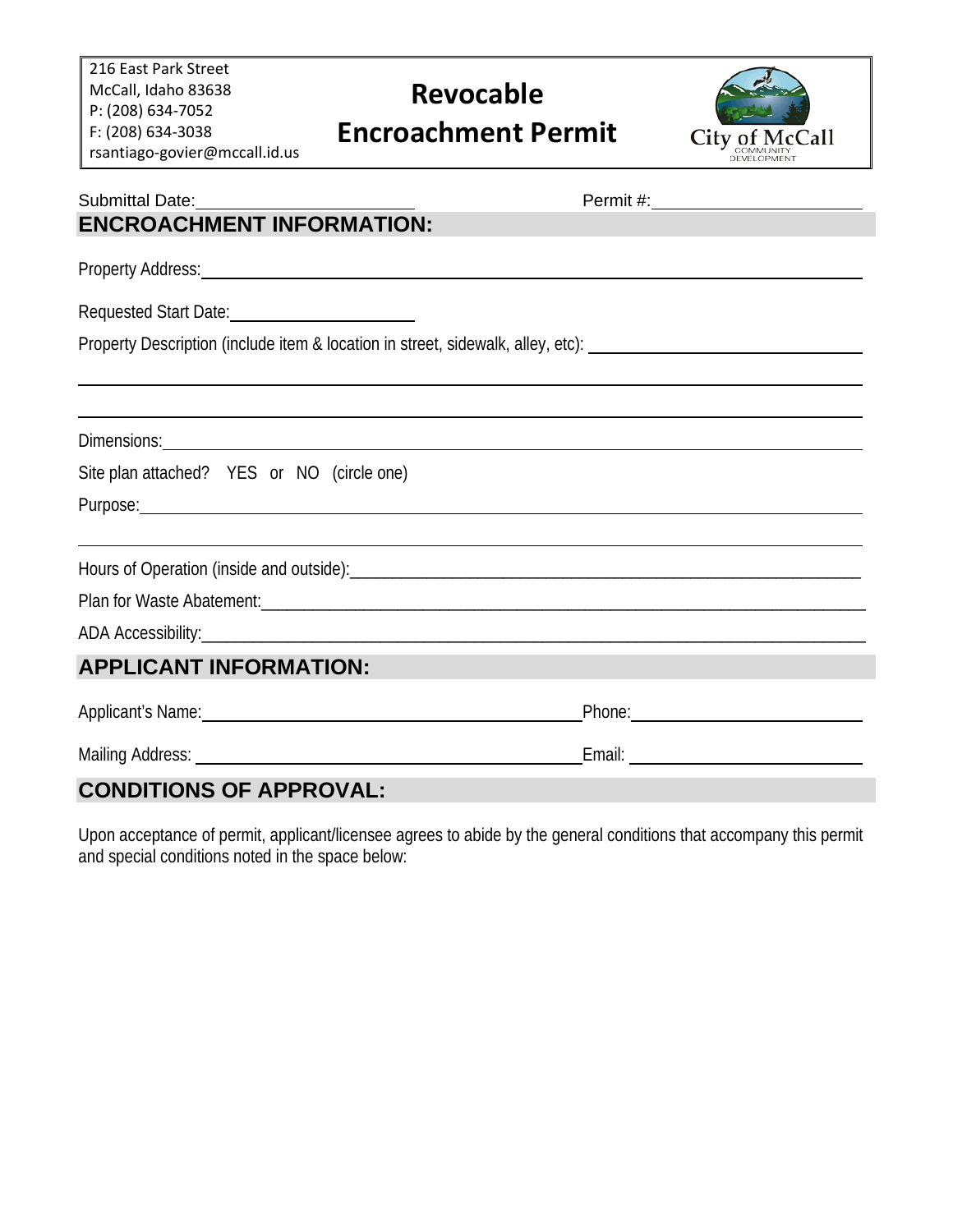## **Revocable Encroachment Permit Continued:**

#### **APPLICANT ACCEPTANCE:**

*Revocable License is granted affecting the property described and for the purpose designated hereby and granted to the Applicant/Licensee above named, subject to all the conditions special and general hereinafter enumerated with the terms and conditions of the City of McCall City Code. Attachments are deemed a part of the License. A City designee is authorized to inspect the project site.*

Applicant accepts the Terms and Conditions of this License Agreement:

| Applicant Signature      | Date: |
|--------------------------|-------|
| License Authorization:   | Date: |
| License Expiration Date: |       |

• I certify that I have read and examined this application and all submittals and know the same to be true and correct. All provisions of laws and ordinances that govern this type of work will be complied with whether specified herein or not.

*Signature Date*

#### **This Permit is Issued on the foregoing terms.**

**City of McCall, Idaho**

**By** Dated: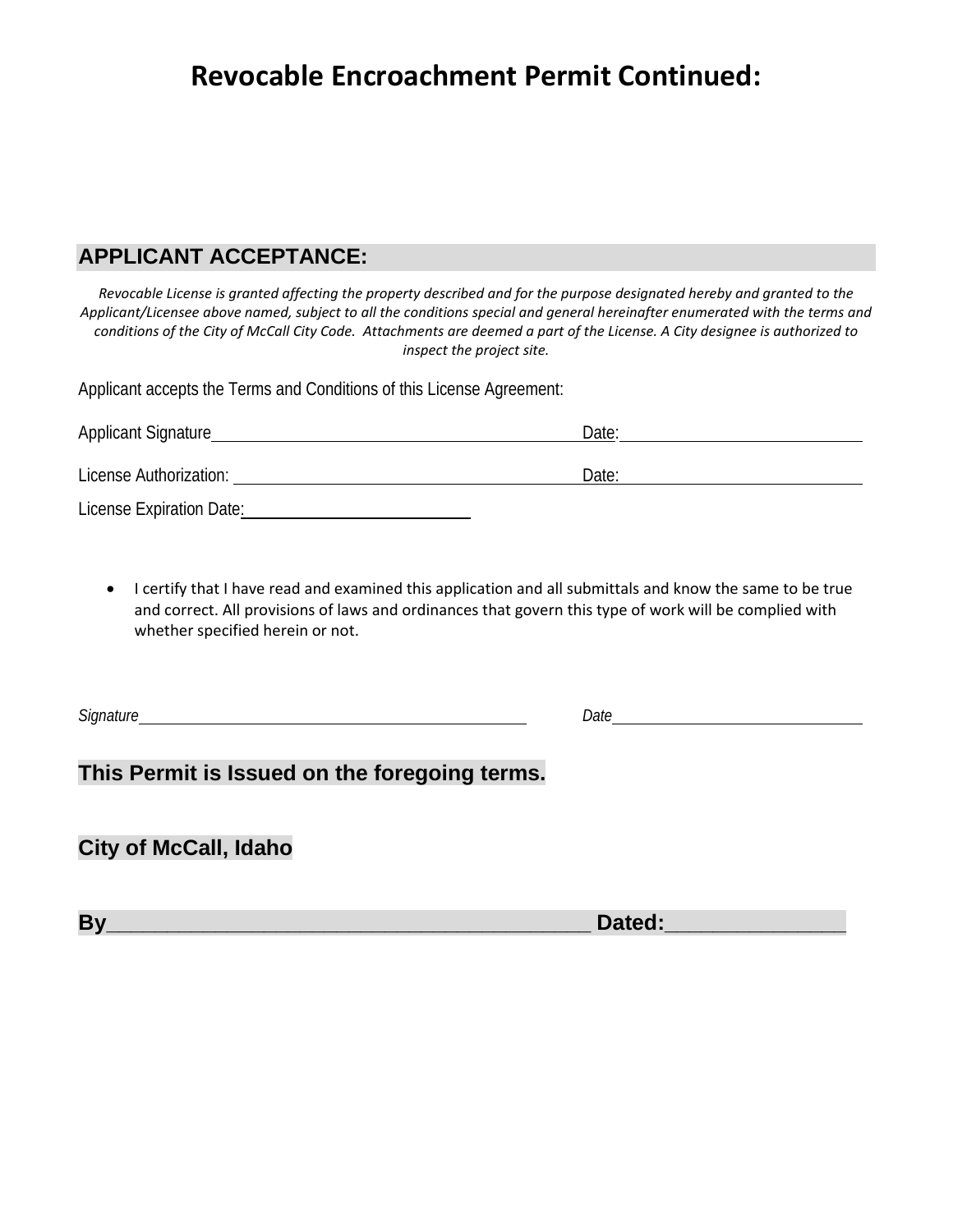# **Revocable Encroachment Permit**



#### II. GENERAL CONDITIONS

a. COMPLIANCE. Any use made of property affected by the license, and any construction, maintenance, repair, or other work performed thereon by the licensee, including the installation and removal of any article or thing, shall be accomplished in a manner satisfactory to the City of McCall, Idaho, hereinafter referred to as City. b. STRUCTURES. The licensee shall not place or construct upon, over or under the property any installation or structure of any kind or character, except such as are specifically authorized herein. Unauthorized property or structures shall be immediately removed by licensee.

c. REVOCABILITY AND WITHDRAWAL. The license is revocable by the City with or without cause upon ten (10) days written notice to the other party. The licensee may withdraw from and terminate the license with or without cause upon ten (10) days written notice to the City. Upon revocation or withdrawal, all of Licensee's property installed or located on the property shall be removed and the property returned to its previous condition in a manner satisfactory to the City.

d. LAWS AND ORDINANCES. In the exercise of any privilege granted by this license, licensee shall comply with all applicable federal, state, and local government laws, statutes, ordinances, rules, regulations, codes, decrees, orders and other such requirements (collectively, Laws) including without limitation Laws regarding wages and hours, health, safety, building codes, emergencies, and security. Licensee shall apply, pay for, and obtain all required licenses and permits, including without limitation licenses and permits for fire and life safety requirements.

e. SANITARY CONDITIONS. The licensee shall at all times keep the premises in a sanitary condition satisfactory to the City.

f. DAMAGE. Except as may be otherwise provided by the Special Conditions above, no City property shall be destroyed, displaced or damaged by the licensee in the exercise of the privilege granted by this license without the prior written consent of the City and the express agreement of the licensee promptly to replace, return, repair and restore any such property to a condition satisfactory to the City upon demand.

g. INDEMNIFICATION. The licensee shall indemnify and hold harmless the City, its agents, and employees against any and all loss, damage, claim, or liability whatsoever, due to personal injury or death, or damage to property of others directly or indirectly due to the exercise by the licensee of the privilege granted by this license, or any other act or omission of licensee, including failure to comply with the obligations of this license.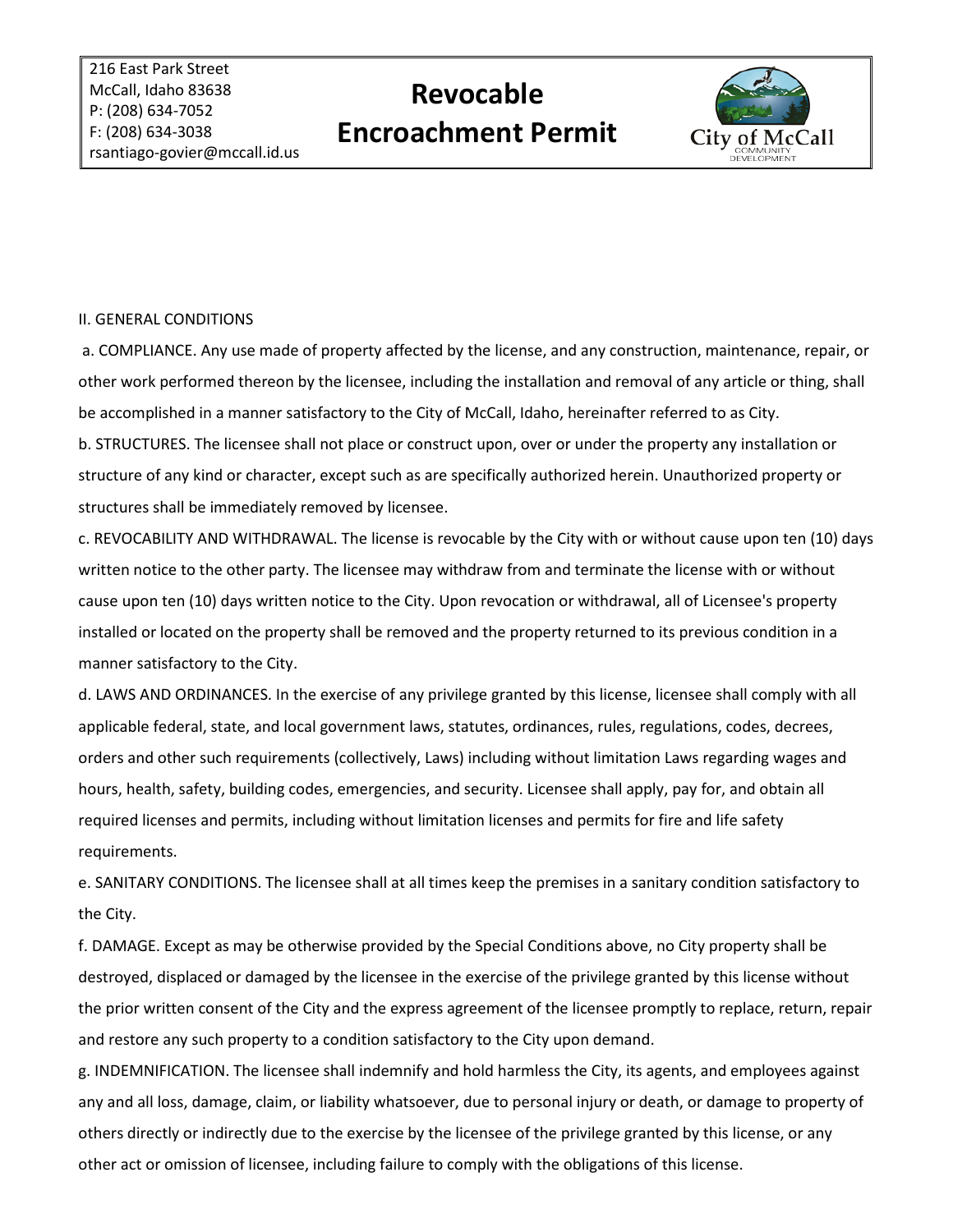### **Revocable Encroachment Permit Continued:**

h. STORAGE. Any City property which must be removed to permit exercise of the privilege granted by this license shall be stored, relocated or removed from the site, and returned to its original location upon termination of this license, at the sole cost and expense of the licensee, as directed by the City.

i. OPERATION. The licensee shall confine activities on the property strictly to those necessary for the enjoyment of the privilege hereby licensed, and shall refrain from marring or impairing the appearance of said property, obstructing access thereto, interfering with the transaction of business and the convenience of the public, or jeopardizing the safety of persons or property, or causing justifiable public criticism.

j. NOTICE. Any notice under this License shall be in writing and shall be effective when actually delivered in person or three (3) days after being deposited in the U.S. Mail, registered or certified, postage prepaid and addressed to the party at the address on this License or other such address as either party may provide by written notice to the other.

k. GUARANTEE DEPOSIT. Any deposit which may be required to guarantee compliance with the terms and conditions of this license shall be in the form of a certified check, cashier's check or postal money order in the amount designated above, payable to the City.

l. SECURITY. Any security required by this license shall be in the amount designated above, executed in manner and form of guaranty satisfactory to the City.

m. PROOF OF LIABILITY INSURANCE. A proof of liability insurance certificate in a minimum of five hundred thousand dollars (\$500,000) shall be submitted to the City to be kept on file prior to issuing an encroachment permit. The City should be listed as co-insured on the policy, and proof of insurance must be produced at any time the City requests. The permit will be revoked at any point when the insurance policy expires or becomes invalid. The insurance provider must be licensed to do business in the State of Idaho.

n. EXPENSE. Any cost, expense or liability connected with or in any manner incident to the granting, exercise, enjoyment or relinquishment of this license shall be assumed and discharged by the licensee.

o. FUTURE REQUIREMENTS. The licensee shall promptly comply with such further conditions and requirements as the City may hereafter prescribe.

p. ATTEMPTED VARIATIONS. There shall be no variation or departure from the terms of this license without prior written consent of the City.

q. NONDISCRIMINATION. The licensee agrees that no person will be discriminated against in connection with the use made by the licensee of the property on the ground of race, color or national origin, nor will any person be denied the benefits of or be subjected to discrimination under any program or activity held, conducted or sponsored by the licensee in that any activity, program or use made of the property by the licensee will be in compliance with the provisions of Title VI of the Civil Rights Act of 1964 (78 Stat. 238, 252; 42 U.S.C. 2000d) and the applicable regulations of GSA (41 CFR Subpart 101-6.2). The licensee will obtain from each person or firm, who through contractual or other arrangements with the licensee, provides services, benefits or performs work on the